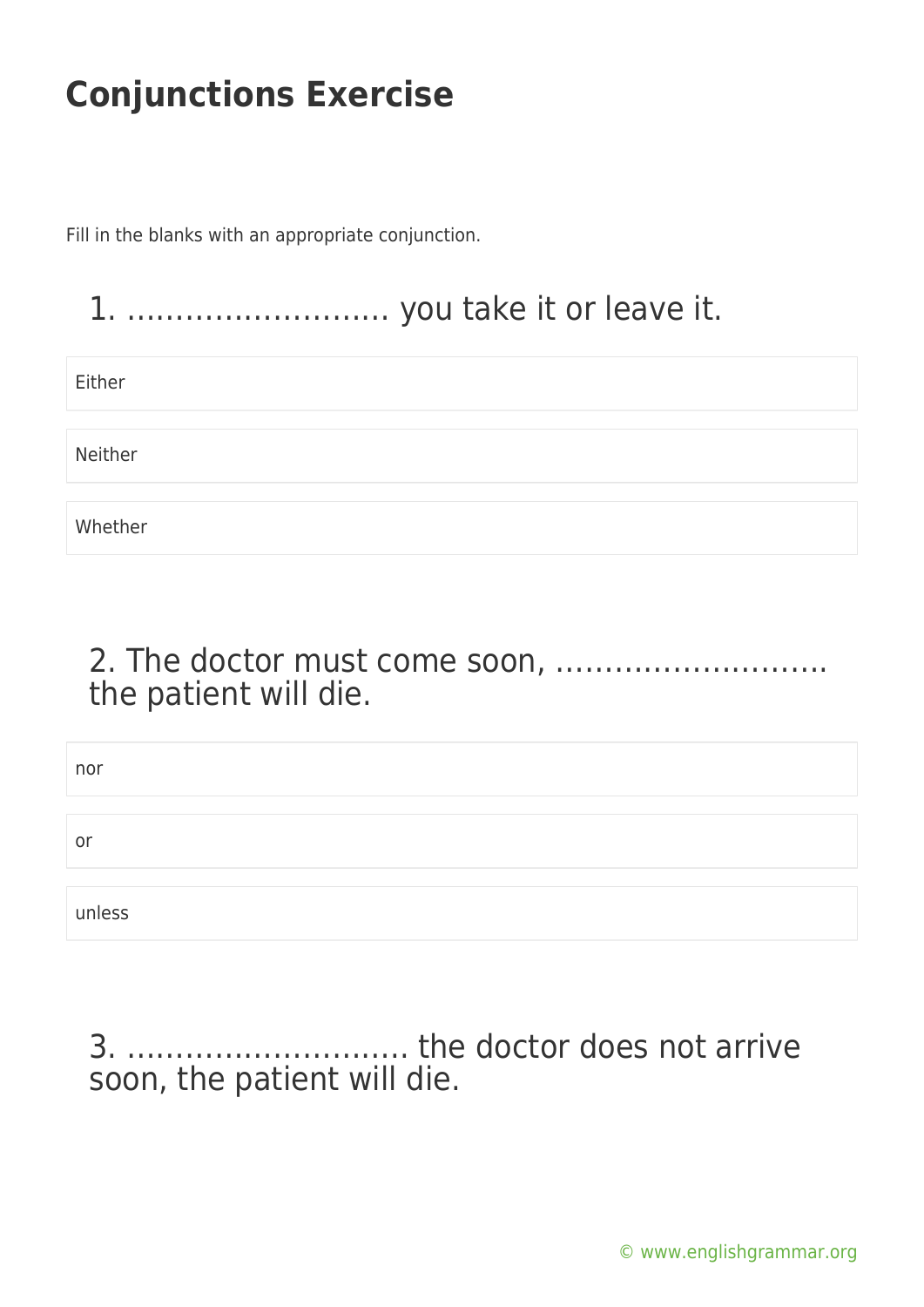| lf      |  |  |  |
|---------|--|--|--|
|         |  |  |  |
| Whether |  |  |  |
|         |  |  |  |
| Unless  |  |  |  |

#### 4. I can't meet you tomorrow, ……………………….. I have an important appointment.

| for           |  |
|---------------|--|
|               |  |
| <sub>SO</sub> |  |
|               |  |
| hence         |  |

### 5. …………………………….. they played well, they could not win.

Please select 2 correct answers

Though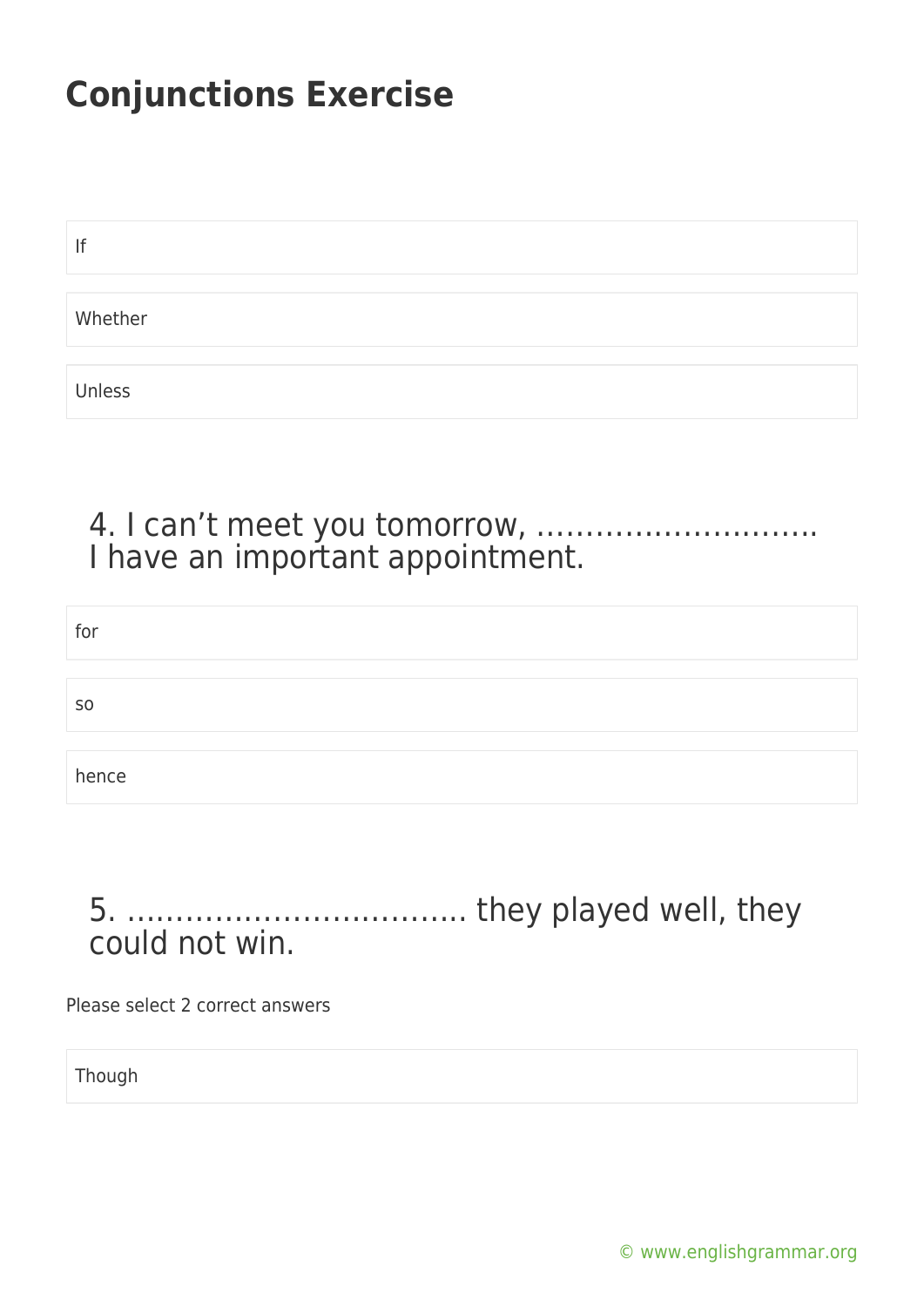Even if

Even though

#### 6. I don't know …………………………. I will have time or not.

whether

if

### 7. We started early …………………………… we would not get stuck in traffic.

| such that |  |
|-----------|--|
| so that   |  |
|           |  |

[© www.englishgrammar.org](https://www.englishgrammar.org/)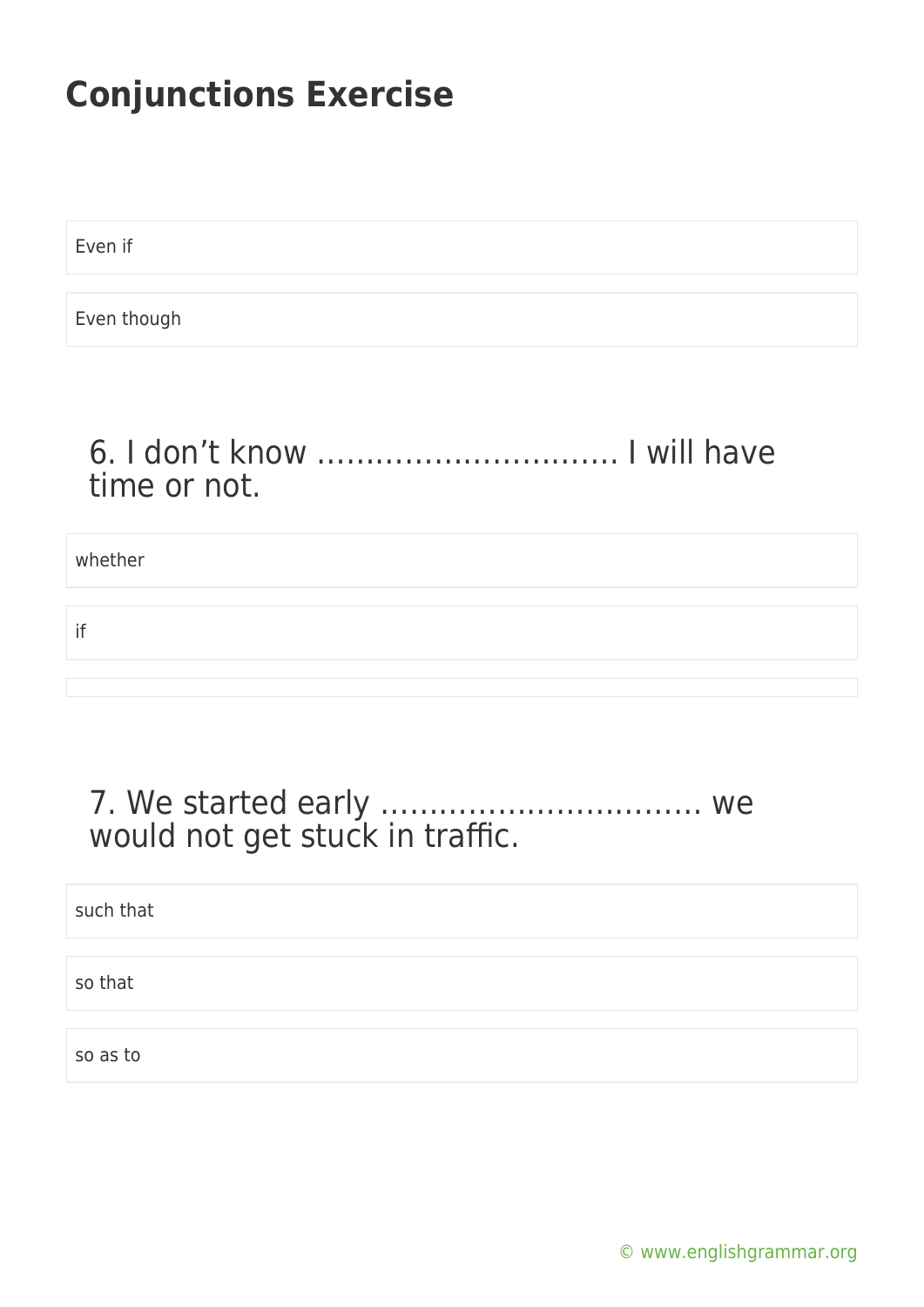#### 8. I shall lend you my camera ……………………………. you return it tomorrow.

provided that

on condition that

Either could be used here

### 9. The passengers got off the bus …………………………… it stopped.

as long as

as soon as

no sooner than

### 10. He speaks ………………………….. he is a genius.

as if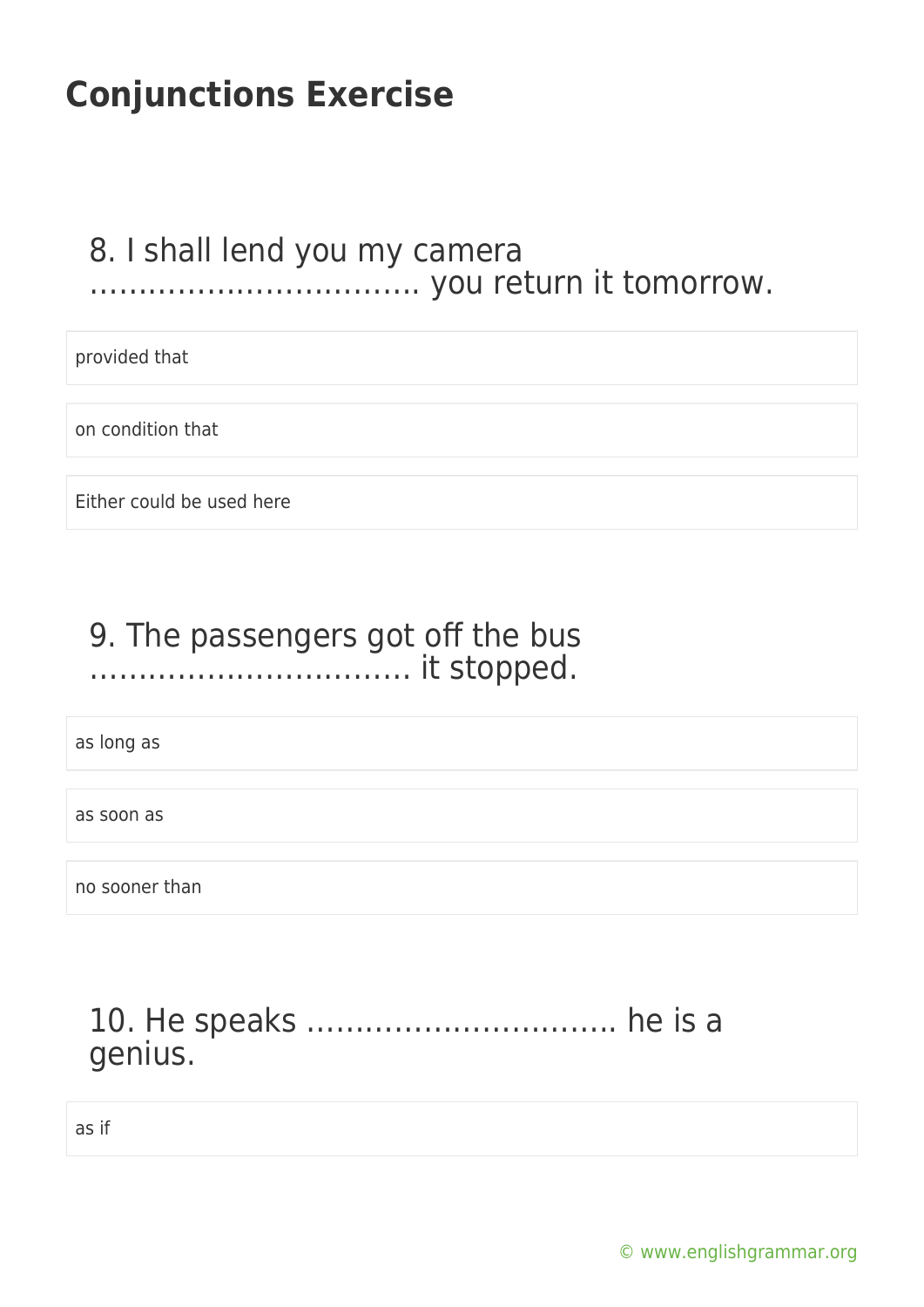as though

Either could be used here

### 11. …………………………. I become a millionaire, I will always be a socialist.

Even if

Even though

Though

### 12. …………………………… breaking his arm, he hurt his leg.

As well as

In addition to

Besides